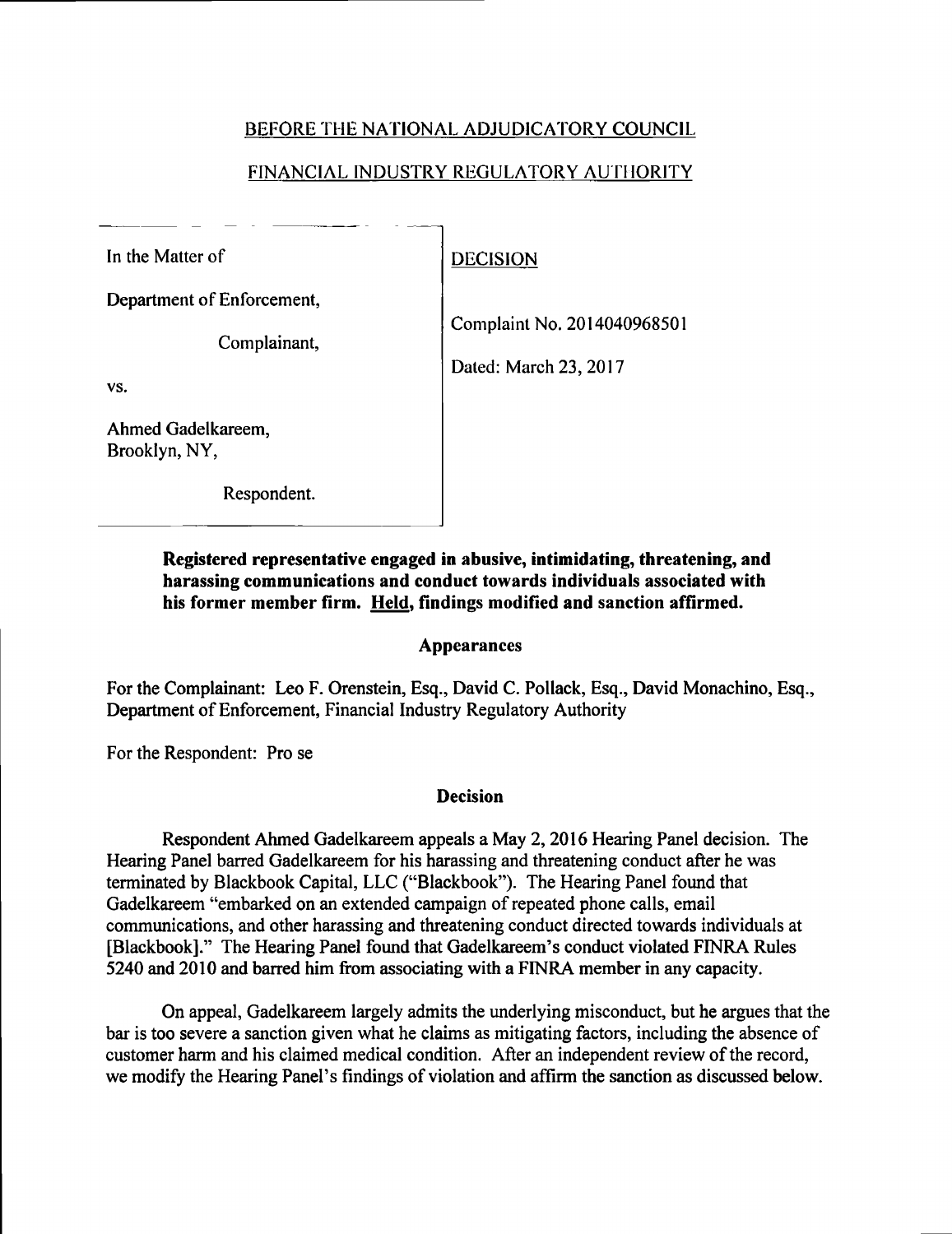## i. Facts

#### A. Background

Gadelkareem entered the securities industry in 1997 as a general securities representative. Over the next <sup>19</sup> years, Gadelkareem was associated with <sup>19</sup> different firms, including Blackbook from July 2013 to April 2014. Gadelkareem was discharged from two member firms prior to joining Blackbook, including one discharge for his failure to follow management instructions. Gadelkareem also voluntarily left another firm because "he no longer wanted to be employed as <sup>a</sup> result of a disagreement with management." Gadelkareem is not currently associated with any FINRA member firm.

Several witnesses testified at the hearing that Gadelkareem often argued or had disputes with coworkers at Blackbook, and he was generally a disruptive and aggressive presence in the office. Gadelkareem was described in testimony as unpredictable, argumentative, and someone who often lost his temper when he did not get what he wanted.

### B. Gadelkareem Engages in Abusive and Threatening Communications and Conduct Towards Blackbook Associated Persons

On April 2,2014, Gadelkareem argued with a Blackbook receptionist at the office, who subsequently filed a written complaint with Blackbook against Gadelkareem. Blackbook personnel asked Gadelkareem to leave the office that day, and he was terminated effective April 7, 2014. Blackbook filed a Uniform Termination Notice for Securities Industry Registration ("Form U5"), which stated that Gadelkareem ''was terminated for repeatedly engaging in unprofessional conduct in the workplace, including without limitation, threatening and abusive interaction with female employees."

After his termination, Gadelkareem embarked on <sup>a</sup> campaign of abusive, harassing, and threatening communications directed to Blackbook employees. Gadelkareem's behavior was directed primarily against DH, another Blackbook registered representative, and FO, Blackbook's majority owner and president, both of whom Gadelkareem appeared to blame for his termination and subsequent dispute with Blackbook. Gadelkareem's conduct included numerous telephone calls, emails, and texts, many of which contained vulgar language and threats. Gadelkareem's complaints, in part, concerned his claim that Blackbook was preventing him from retrieving his personal belongings from the office and Blackbook's decision to withhold his last commission check.

On April 9,2014, Gadelkareem left a voicemail for DH, in which he made a number of vulgar remarks about DH's mother. The next day, Gadelkareem sent numerous emails to RW, another Blackbook owner, accusing DH of unauthorized trading, drug use, and fraternizing with a female employee at Blackbook. He also wrote to RW complaining about FO, who he pointed out was "Nigerian (Nigerian Scam)" and who he accused of "stealing" another registered representative's paycheck. On April 12, Gadelkareem left DH three more voicemail messages, again mentioning DH's mother in <sup>a</sup> suggestive manner and taunting him with requests to call him back. During the same period, Gadelkareem also repeatedly called and texted FO.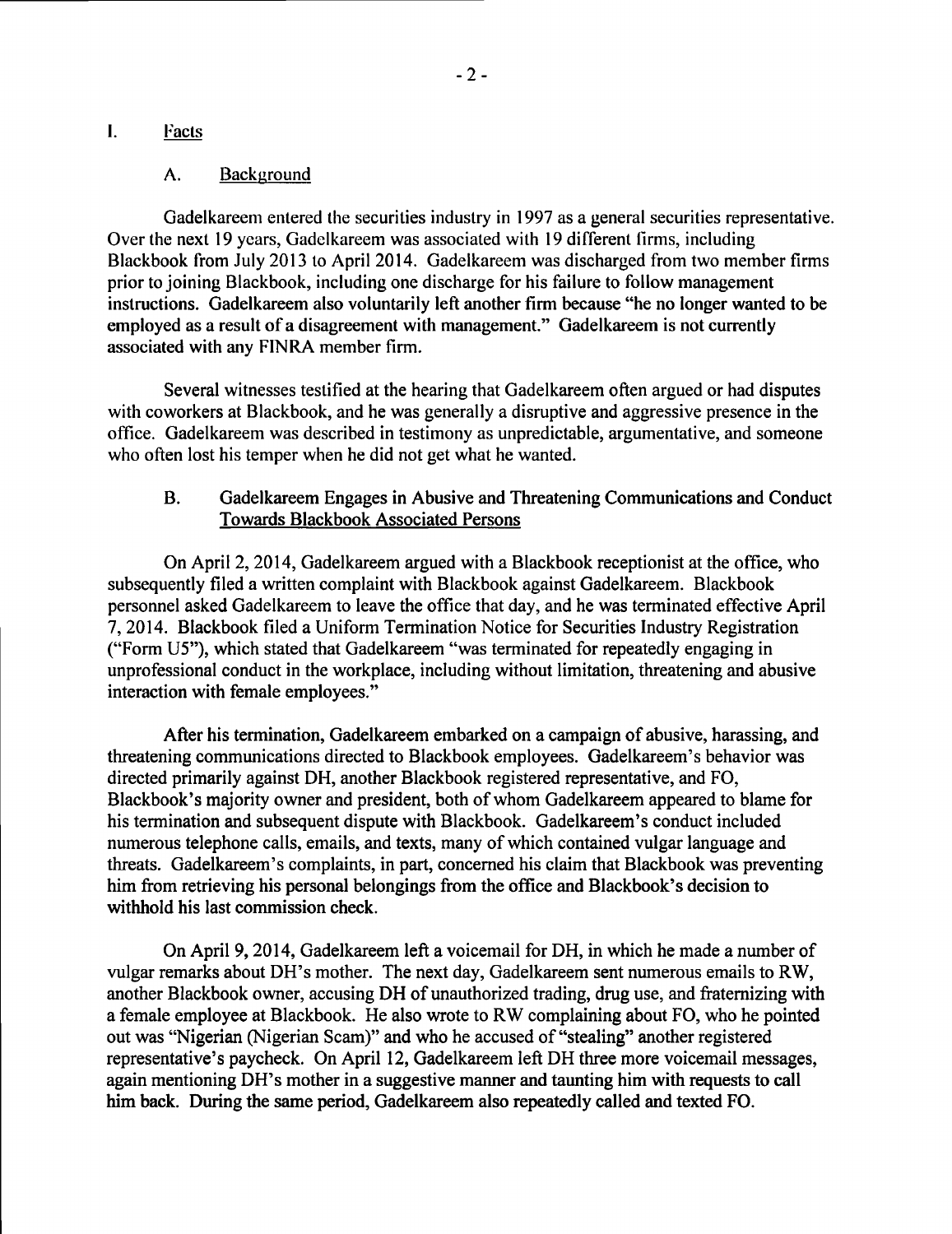On April 11, 2014, FO emailed Gadelkareem, informing him ofthe disclosure Blackbook intended to make on his Form U5, inviting Gadelkareem to contact him or another Blackbook employee to arrange to pick up his personal belongings, and asking Gadelkareem to cease his constant calls and text messages to FO and RW. The email also informed Gadelkareem that Blackbook was withholding his last paycheck as allowed under the terms of his employment agreement to offset a claim Blackbook intended to file against him, and warned Gadelkareem that the firm would file harassment charges if he did not cease his harassing behavior. Gadelkareem responded with an email accusing FO of stealing and <sup>a</sup> "Nigerian scam" and stating that he would continue to contact RW unless RW told him to stop. FO responded by again inviting Gadelkareem to contact someone to make arrangements to collect his personal belongings.

Over the next few days, Gadelkareem continued contacting Blackbook employees. He wrote to FO, accusing Blackbook employees of being criminals and bullying his client into staying with the firm. He repeatedly called another Blackbook employee about his personal belongings, even though that person told him to send his movers to pick up his belongings, which had been packed for him. He also continued repeatedly calling, emailing, and texting DH, who emailed Gadelkareem to stop his harassment.

On April 16, 2014, Gadelkareem forwarded to DH and RW emails to FINRA staff in which Gadelkareem made accusations against Blackbook. In the email to DH, Gadelkareem threatened, "Settlement . . . , my money 100% payout and my stuff or I will keep going !!!!" Later he wrote to DH again, "Every small thing, my phone charger, my calculator...... Every thing ...." To RW, he threatened, "Settlement, Or you want me to continue [sic]...." Later that day, MU, an attorney for Blackbook and DH, wrote to the FINRA staffwho had received the emails. MU explained that Gadelkareem had been terminated, had harassed and threatened staff at Blackbook, and forwarded their emails to Blackbook representatives for the purpose of pressuring the firm to comply with his demands. That same day, MU also sent Gadelkareem a letter advising him that he had misappropriated client records in violation of his employment agreement and providing formal, written notice demanding that he cease his harassing communications to Blackbook employees. Gadelkareem responded with emails to MU threatening to contact the attorney general and by reporting MU to the New York City Bar Association.

Gadelkareem was undeterred by repeated requests to stop his harassing communications with Blackbook. On April 23, 2014, Gadelkareem forwarded to DH an email which purported to be sent to him from a "Steven Mc Mellon [sic]," a "Principle [sic] Examiner" at FINRA. The email from McMellon said

> Mr. Kareem, I have Cc'd Mr. David Gilbert at the FBI on this email. You are 100% right, [DH] did a lot of fraudulent deals, I believe an order of arrest will be issued soon to get him down here .[SiC]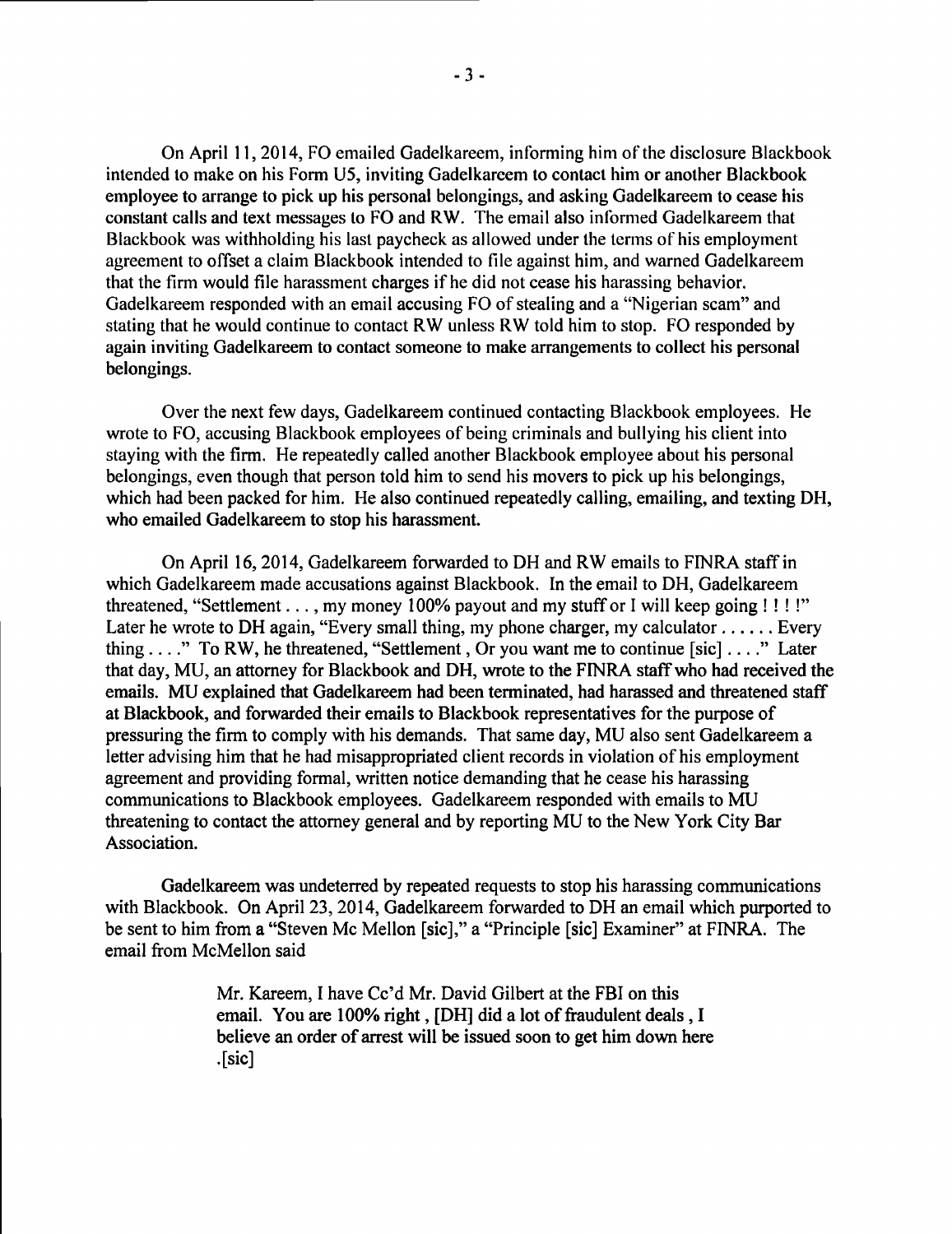In his forwarding email to DH, Gadelkareem wrote, "Run run run." In fact, there was no FINRA employee by the name of Steven McMellon. Gadelkareem fabricated this email in order to intimidate DH and force Blackbook to capitulate to his demands. MU wrote to FINRA staff reporting Gadelkareem's fabrication.

During the following weeks, Gadclkarccm's harassing conduct continued. He forwarded the fake McMellon email to others, continued his harassing texts and calls, and filed police reports and a number of lawsuits against Blackbook. He started making harassing communications directed to DH's brother, claiming DH and MU would go to jail. Gadelkareem contacted MU pretending to be a New York City police officer. He also assumed another false identity in communications with a Bloomberg reporter, claiming that FO and Blackbook were defrauding customers and that FINRA and the FBI were investigating. Gadelkareem also made unfounded allegations about Blackbook to customers and business partners, causing Blackbook to lose a deal with a client.

## II. Procedural History-

On April 13, 2015, the Department of Enforcement ("Enforcement") filed a one-cause complaint against Gadelkareem for sending multiple abusive, harassing, and threatening communications to persons associated with his former member firm, Blackbook, in violation of FINRA Rules 5240 and 2010. The complaint alleged that Gadelkareem embarked on this course of conduct in retaliation for his termination by Blackbook and to force Blackbook to settle his claims with respect to commissions the firm withheld. A two-day hearing was held.

Gadelkareem's harassing conduct continued during the proceedings below. Gadelkareem made a throat cutting motion to DH as he sat down to testify at the hearing. He also filed numerous unfounded complaints against Enforcement and served fabricated subpoenas on witnesses after being instructed repeatedly by Enforcement and the Hearing Officer that such subpoenas were not permitted in FINRA proceedings. Gadelkareem's conduct during the hearing was often aggressive and disruptive.

Following the hearing, the Hearing Panel found that Gadelkareem violated FINRA rules as alleged and rejected his defenses that his misconduct was caused by a "toxic" work environment and his medical condition. The Hearing Panel found that his misconduct was egregious and imposed a bar in all capacities. This appeal followed.<sup>1</sup>

<sup>&</sup>lt;sup>1</sup> On December 6, 2016, Gadelkareem submitted to the subcommittee of the National Adjudicatory Council ("NAC") a filing requesting that it cancel oral argument and indicating that he wanted the subcommittee to decide his appeal on the papers. Gadelkareem also made arguments in this filing about the merits of the appeal and attached several documents including a letter from his former attorney expressing an opinion on the sanction imposed by FINRA, a letter from the Social Security Administration denying his disability claim, and a copy of <sup>a</sup> settlement agreement between Gadelkareem and Blackbook. Enforcement filed a motion to strike the proffered evidence.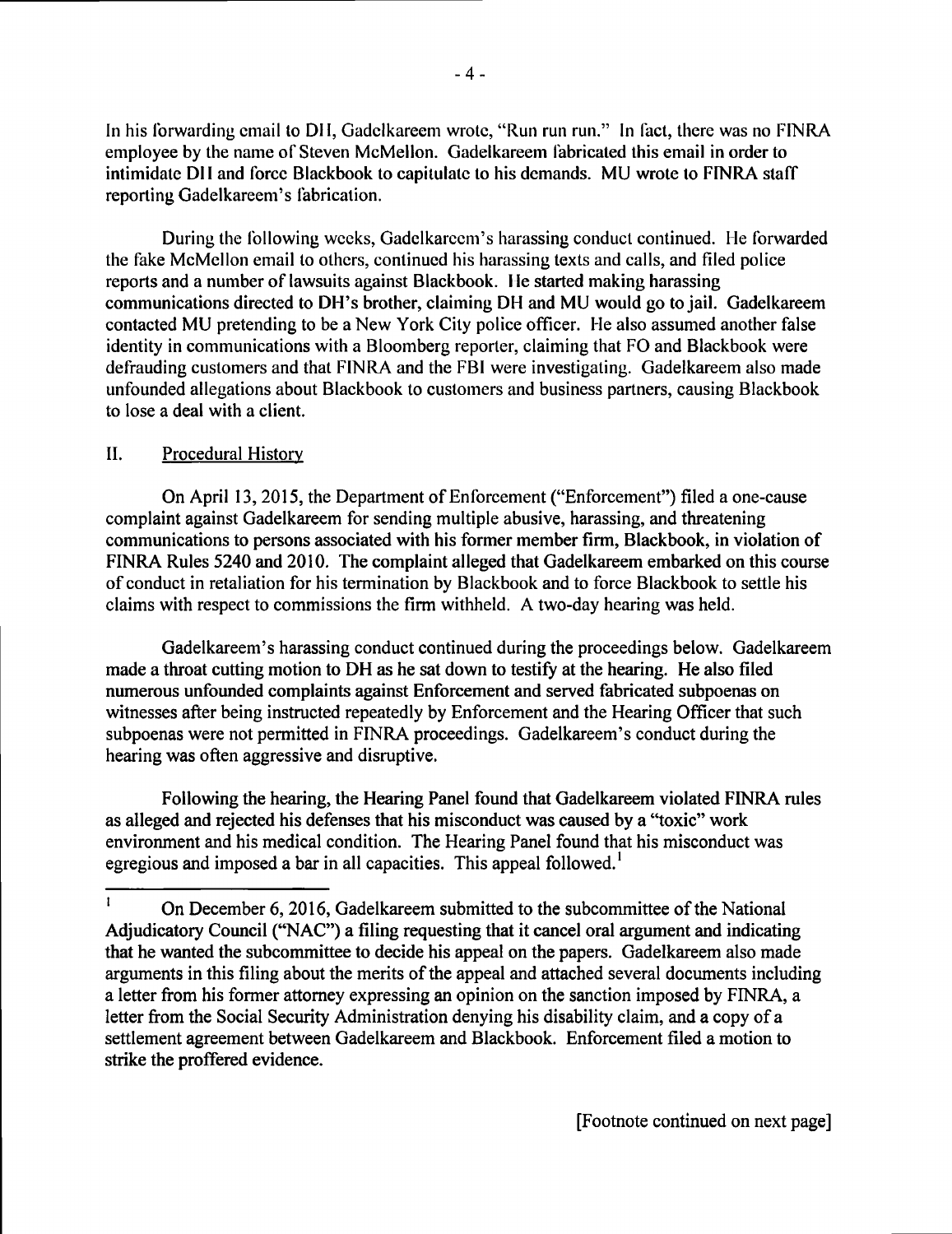## Ill. Discussion

On appeal, Gadclkarecm largely admits his underlying misconduct, but argues that the sanction imposed is excessive. For the reasons discussed below, we agree with the Hearing Panel that Gadelkareem's conduct violated FINRA Rule 2010. We find, however, that FINRA Rule 5240 does not apply to Gadelkareem's misconduct and thus reverse this finding of violation.

### A. Gadelkareem's Conduct Violates the Ethical Standards of FINRA Rule 2010

FINRA Rule 2010 is a broad ethical rule which requires members and associated persons to conduct their business in accordance with "high standards of commercial honor and just and equitable principles of trade."<sup>2</sup> FINRA Rule 2010 encompasses all unethical, business-related conduct, even if that conduct is not in connection with a securities transaction. See Dep't of Enforcement v. Olson, Complaint No. 2010023349601, 2014 FINRA Discip. LEXIS 7, at \*7 (FINRA Bd. of Governors May 9,2014), aff'd, Exchange Act Release No. 75838,2015 SEC LEXIS 3629 (Sept. 3, 2015); see also Vail v. SEC, 101 F.3d 37, 39 (5th Cir. 1996) (affirming the finding that an associated person violated just and equitable principles of trade by misappropriating funds from a political organization for which he served as the treasurer). Misconduct in connection with an associated person's relationship with his employer constitutes business-related conduct to which the rule applies. See, e.g., John Joseph Plunkett, Exchange Act Release No. 69766,2013 SEC LEXIS 1699, at \*23 (June 14,2013) (finding that, for

### [cont'd]

FINRA Rule 9346 limits the submission of new evidence on appeal to "extraordinary" circumstances" where there is (1) "good cause" for failing to introduce the evidence at the hearing and (2) the evidence "is material to the proceeding." See Dep't of Enforcement v. KCD Fin., Inc., Complaint No. 2011025851501, 2016 FINRA Discip. LEXIS 38, at \*83 (FINRA NAC Aug. 3, 2016), appeal docketed, Exchange Act Release No. 78900,2016 SEC LEXIS 3586 (Sept. 21,2016). The Subcommittee found that Gadelkareem did not meet this standard, and it denied Gadelkareem's request to introduce the proffered evidence. The NAC adopts the Subcommittee's findings and order. The documents submitted are not relevant to the violation or sanction here. It has long been FINRA's position that documents related to settlements are not relevant to disciplinary proceedings. See Dep't of Enforcement v. Paratore, Complaint No. 2005002570601,2008 FINRA Discip. LEXIS 1, at \*13 n.9 (FINRA NAC Mar. 7,2008). Moreover, the opinion of Gadelkareem's lawyer about the appropriate sanction for his misconduct is irrelevant, as is his eligibility for disability payments. Finally, while the arguments contained in Gadelkareem's submission constitute an unauthorized surreply, those arguments are duplicative of those in his Notice of Appeal, and they are addressed in this decision.

2 FINRA Rule 2010 applies to associated persons based on FINRA Rule 0140(a), which provides that associated persons "shall have the same duties and obligations as a member."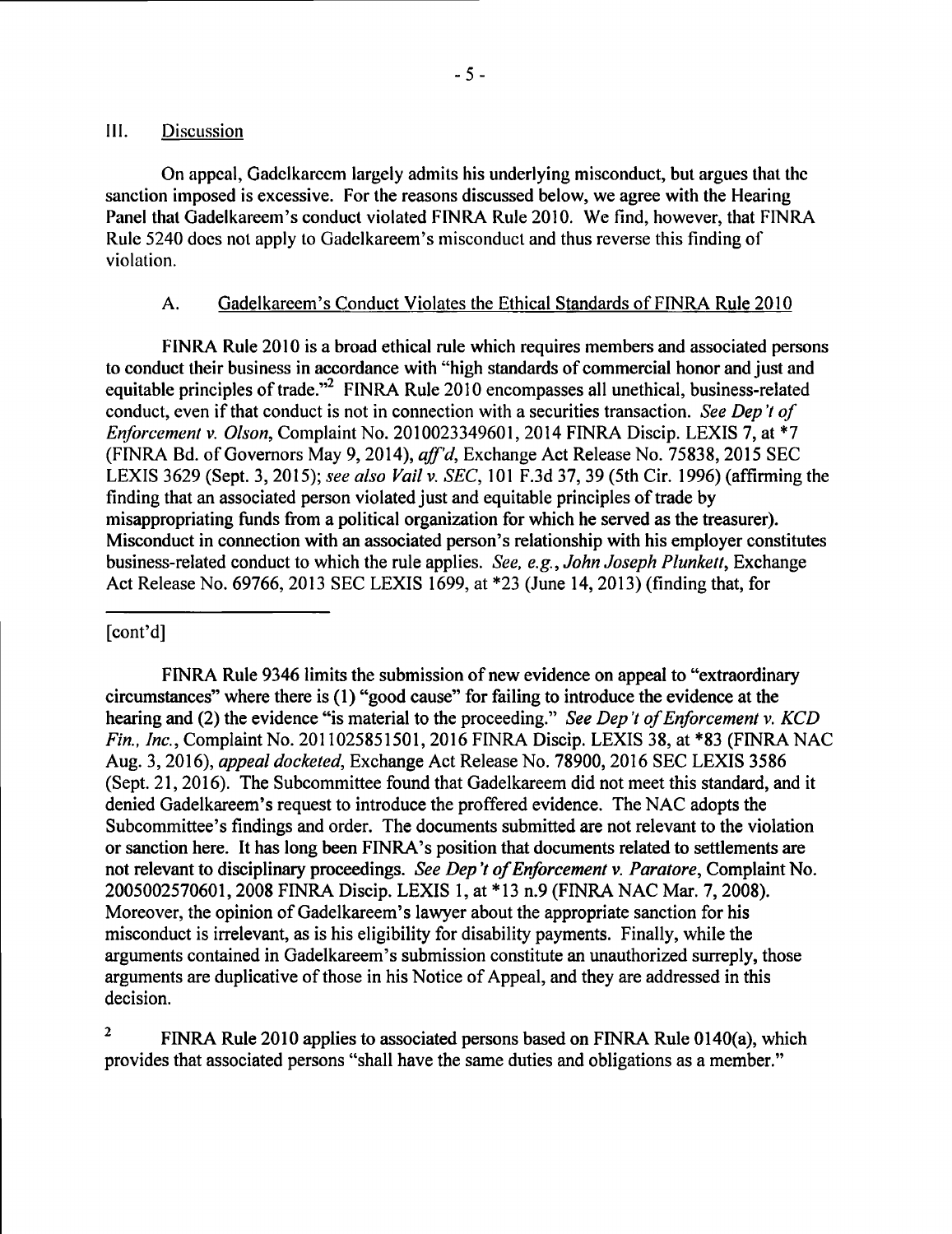purposes of Rule 2010's predecessor rule, <sup>a</sup> registered representative's business included his relationship with his employer); Dep't of Enforcement v. Foran, Complaint No. C8A990017, 2000 NASD Discip. LEXIS 8, at \*13 (NASD NAC Sept. 1, 2000) (stating that "[a] registered person's 'business' includes his business relationship with his employer").

lt is well established that harassing and abusive conduct violates the broad ethical principle encompassed in FINRA Rule 2010. See Stephen B. Carlson, 53 S.E.C. 1017,1021 (1998) (finding that an associated person's use of"threatening, coercive, and intimidating tactics" violated ethical standards); Jay Frederick Keaton, 50 S.E.C. 1128, 1134-35 (1992) (finding that an associated person's use of"abusive misconduct," including threats, violated high standards of commercial honor and just and equitable principles of trade); Dep't of Enforcement v. McCrudden, Complaint No. 2007008358101,2010 FINRA Discip. LEXIS 25, at \*25 (FINRA NAC Oct. 15,2010) (finding that an associated person's use of harassment and intimidation with respect to a Form U5 disclosure violated NASD Rule 2110).

McCrudden, one of our prior cases, is particularly instructive. In that case, McCrudden embarked on an email campaign, which included harassing and intimidating employees of his former firm to coerce his firm into falsely reporting on his Form U5 that he voluntarily terminated his employment. McCrudden, 2010 FINRA Discip LEXIS 25, at \*18-22. Like Gadelkareem's conduct here, McCrudden's conduct included threatening negative publicity and legal action and disparaging the firm to third parties, including business partners. *Id.* In that case, the NAC found that McCrudden's conduct violated NASD Rule <sup>21</sup> 10, the predecessor to FINRA Rule 2010. *Id.* at 39.

We agree with the Hearing Panel that Gadelkareem "engaged in an extended course of improper actions," which violated FINRA Rule 2010. Gadelkareem's misconduct included repeated harassing communications to DH, FO, RW, and other Blackbook employees, containing vulgar language and threats. Gadelkareem also made unfounded allegations of fraud against Blackbook and its employees to Blackbook's customers, the press, and other third parties. He filed repeated complaints against Blackbook with the police, filed lawsuits which he admitted were intended to harass, and filed <sup>a</sup> complaint with the New York City Bar Association against Blackbook's attorney. Gadelkareem falsified an email from a fictitious FINRA examiner to further intimidate Blackbook. As Gadelkareem himself admitted, his campaign of harassment was intended to force a settlement with Blackbook of his claim for commissions.

Accordingly, we find that Gadelkareem's misconduct violated FINRA Rule 2010.

### B. FINRA Rule 5240 Does Not Apply to Gadelkareem's Misconduct

Unlike the Hearing Panel, we find that Gadelkareem's misconduct does not violate FINRA Rule 5240. We accordingly reverse this finding.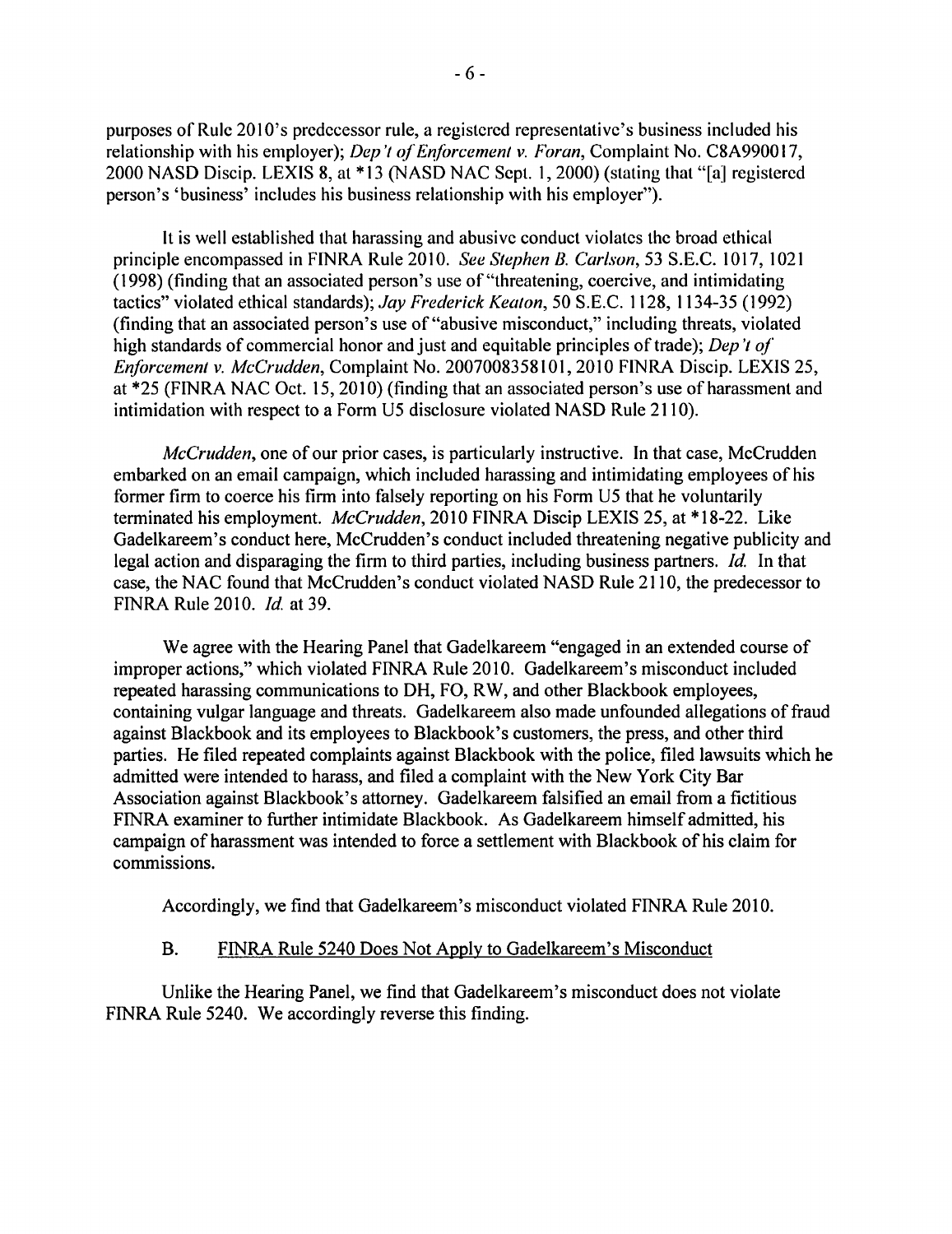FINRA Rule 5240, the "Anti-intimidation/Coordination" rule, provides that

- (a) No member or person associated with <sup>a</sup> member shall:
	- (1) coordinate the prices (including quotes), trades or trade reports of such member with any other member or person associated with <sup>a</sup> member, or any other person;
	- (2) direct or request another member to alter prices (including <sup>a</sup> quotation); or
	- (3) engage, directly or indirectly, in any conduct that threatens, harasses, coerces, intimidates or otherwise attempts improperly to influence another member, <sup>a</sup> person associated with <sup>a</sup> member, or any other person.

Subsection (b) of FINRA Rule <sup>5240</sup> goes on to enumerate activities related to pricing which, if otherwise lawful, do not violate the rule.

Gadelkareem argues that FINRA Rule 5240 applies to intimidating and harassing conduct with respect to manipulating market prices and does not apply to his misconduct here. Enforcement argues that the language of FINRA Rule 5240 is clear, that the three subparts of Rule 5240(a) are disparate obligations, and that FINRA Rule 5240(a)(3) applies to all intimidating and harassing misconduct regardless of whether it was in connection with manipulative and anticompetitive conduct. We disagree with Enforcement's broad reading of the rule.

Subsection (a)(3) to FINRA Rule 5240 is within a rule aimed at price manipulation and anticompetitive behavior, which supports that it is meant to prohibit intimidating and harassing conduct in connection with pricing. An examination of the history of FINRA Rule 5240 confirms this reading.

In 2009, the SEC issued an order approving the adoption of NASD IM-2110-5 as FINRA Rule 5240 in the FINRA consolidated rulebook "without material change."3 NASD IM-2110-5 was adopted in 1997 as a part of certain undertakings to which the NASD agreed as part of an SEC order imposing remedial sanctions.<sup>4</sup> Those undertakings were the result of an SEC

3 See Order Approving Proposed Rule Change to Adopt FINRA Rule 5240 (Anti-Intimidation / Coordination) in the Consolidated FINRA Rulebook, Exchange Act Release No. 59335,2009 SEC LEXIS 248, at \*1 (Feb. 2, 2009).

<sup>4</sup> See Order Approving Proposed Rule Change by the National Association of Securities Dealers, Inc. Relating to the Interpretation of NASD Conduct Rule 2110 regarding Anti-Intimidation/Coordination Activities of Member Firms and Persons Associated with Member Firms, Exchange Release No. 38845,1997 SEC LEXIS 1497, at \*1 (July 17,1997).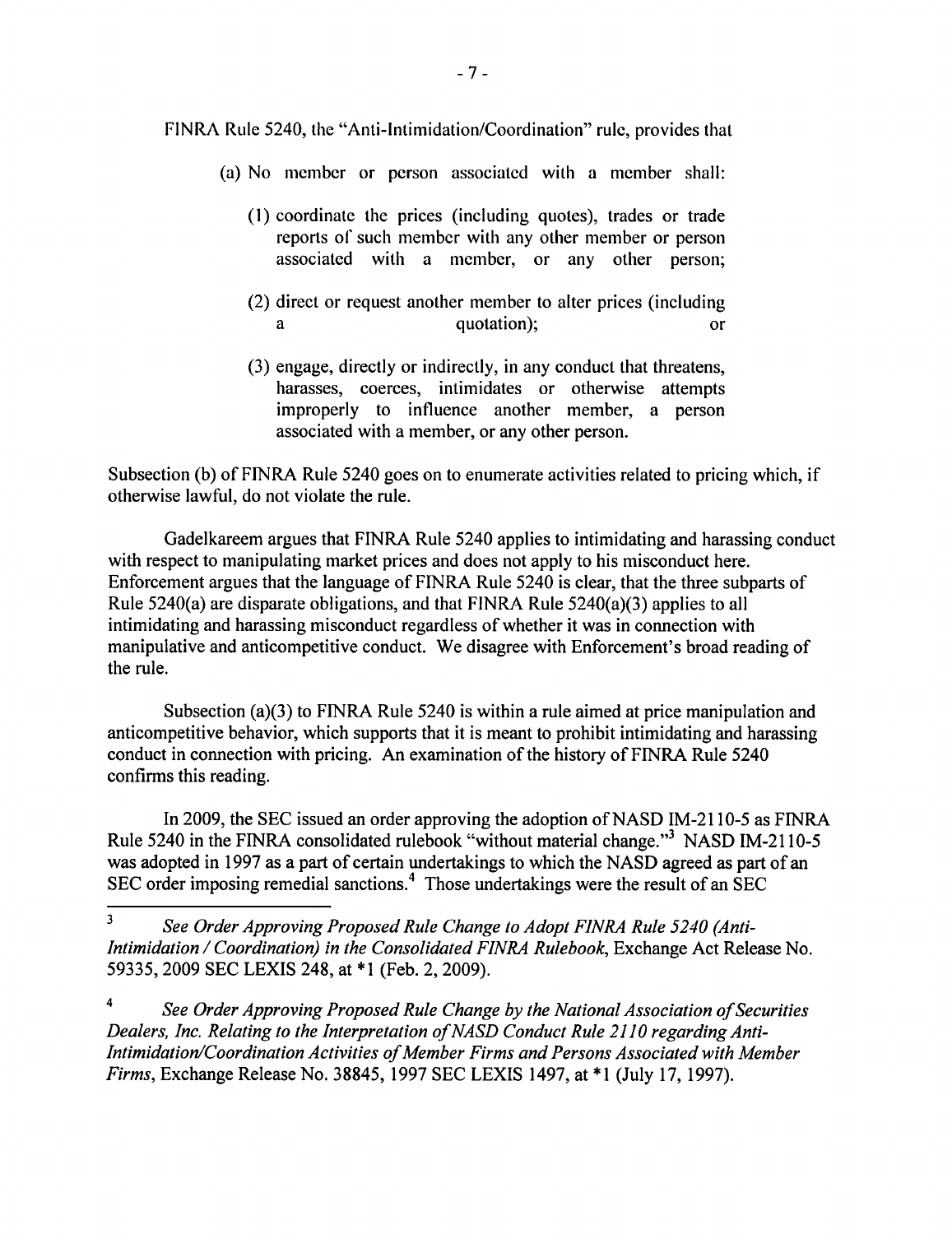investigation and resulting institution of administrative proceedings against NASD concerning anticompetitive pricing practices for NASDAQ stocks.<sup>5</sup> The SEC investigation revealed that NASDAQ market makers had agreed to certain conventions to coordinate price quotations, and that these conventions were enforced through harassment and intimidation.<sup> $6$ </sup> In response, NASD proposed NASD IM-2110-5, which would, among other things, "discipline market makers who harass other market makers" for engaging in competitive behavior.<sup>7</sup>

In describing and interpreting NASD IM-2110-5, the SEC discussed each of the three general areas of prohibited conduct that would later become subsections (a), (b), and (c) of FINRA Rule  $5240$ .<sup>8</sup> With respect to the prohibition on intimidating or harassing conduct, the SEC explained:

> The third part of the interpretation relates to conduct that threatens, harasses, coerces, intimidates or otherwise attempts to improperly influence another member in a manner that interferes with or impedes the forces of competition among member firms in the NASDAQ market. This part of the prohibition is intended to reach conduct that goes beyond legitimate bargaining among member firms. (Emphasis added.)

We find that the proscription against harassing conduct in FINRA Rule 5240 applies to conduct in connection with coordinating prices, harassing those who refuse to coordinate quotations, and other anticompetitive behavior. Accordingly, Rule 5240 does not apply to Gadelkareem's conduct here, and we dismiss this segment of the findings of violation.

8 See id at \*4-6.

<sup>5</sup> See Report Pursuant to Section 21(a) of the Securities Exchange Act of 1934 Regarding NASD and the NASDAQ Market, Exchange Act Release No. 37542, 1996 SEC LEXIS 2121 (Aug. 1996). A copy of the full report pursuant to Exchange Act Section  $21(a)$  ("21(a) Report") can be found at https://www.sec.gov/litigation/investreport/nd21 a-report.txt.

<sup>6</sup> See  $2I(a)$  Report, 1996 SEC LEXIS 2121, at  $*3$ ; see also id. at 2 ("Market makers that failed to follow these conventions were sometimes subjected to harassment and an unwillingness to trade by other market makers who were attempting to enforce compliance with the conventions.").

<sup>7</sup> See Order Approving Proposed Rule Change by the National Association of Securities Dealers, Inc. Relating to the Interpretation of NASD Conduct Rule 2110 regarding Anti-Intimidation/Coordination Activities of Member Firms and Persons Associated with Member Firms, 1997 SEC LEXIS 1497, at \*2-3 (internal quotations omitted).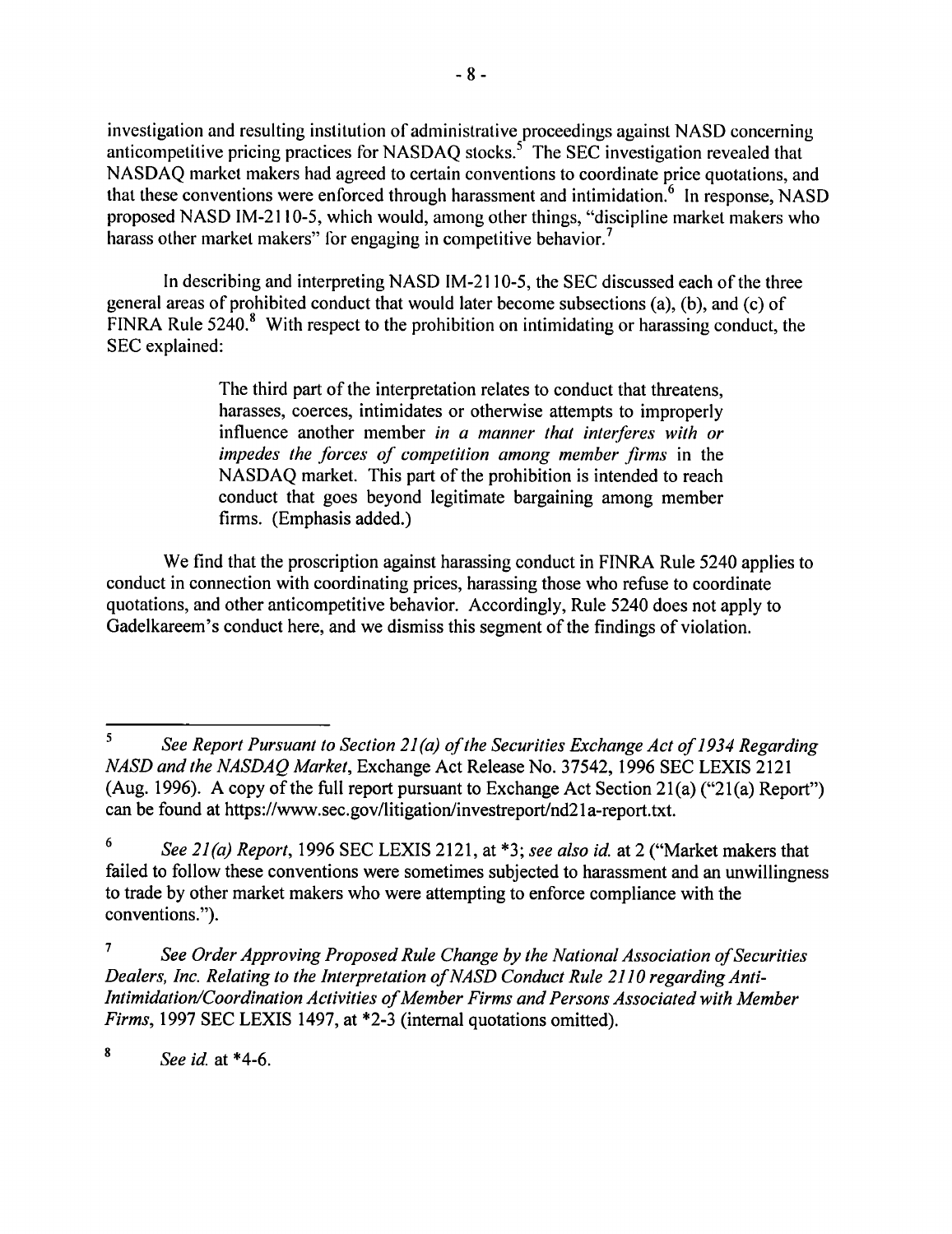## lv. Sanctions

On appeal, Gadelkarecm argues that the sanction of a bar imposed by the Hearing Panel is too severe because: (1) there was no harm to investors; (2) his alleged medical condition and the "toxic" work environment at Blackbook caused his misconduct; and (3) his lack of disciplinary history is mitigating. For the reasons discussed below, wc reject Gadelkareem's arguments and find that a bar is an appropriately remcdial sanction for his egregious misconduct.

# A. A Bar Is Appropriate for Gadelkareem's Egregious Misconduct

In determining the appropriate sanction for Gadelkareem's misconduct, we considered FINRA's Sanction Guidelines ("Guidelines"), $9$  including the Principal Considerations in Determining Sanctions ("Principal Considerations"). Because there are no specific Guidelines addressing the FINRA Rule 2010 violation here, we look primarily to the Principal Considerations.

We agree with the Hearing Panel that Gadelkareem's misconduct was egregious, and that the presence of numerous aggravating factors support the imposition of <sup>a</sup> bar. Gadelkareem's harassing communications were threatening, hostile, and vulgar. His misconduct was intentional, included numerous communications over <sup>a</sup> period of weeks, and caused Blackbook to lose a client.<sup>10</sup> Gadelkareem continued his conduct even after he was repeatedly warned that it was harassment. Gadelkareem's conduct was intended to force a settlement resulting in personal financial gain to him.<sup>11</sup> His falsification of emails and impersonation of a police officer and FINRA investigator were intended to conceal his misconduct.<sup>12</sup> We find Gadelkareem's misconduct in impersonating a FINRA investigator and falsifying an email from this fictitious person to advance and conceal his misconduct particularly troubling and aggravating here. Throughout the proceedings, Gadelkareem failed to take responsibility for his misconduct and, while on appeal he appears to acknowledge that his conduct was wrongful, he still blames Blackbook for inciting him with what he calls a "toxic" work environment.<sup>13</sup>

We, like the Hearing Panel, also are troubled by Gadelkareem's conduct during FINRA's investigation and the hearing and find this conduct further aggravating. First, Gadelkareem served subpoenas on witnesses even after repeatedly being told, including by the Hearing

- <sup>12</sup> *Id.* at 6 (Principal Considerations, No. 10).
- <sup>13</sup> *Id.* at 6 (Principal Considerations, No. 2).

<sup>9</sup> See FINRA Sanction Guidelines (2016), http://www.finra.org/sites/default/files/ Sanctions-Guidelines.pdf [hereinafter Guidelines].

 $10$  *Id.* at 6-7 (Principal Considerations, Nos. 8, 9, 11, 13).

<sup>&</sup>lt;sup>11</sup> *Id.* at 7 (Principal Considerations, No. 17).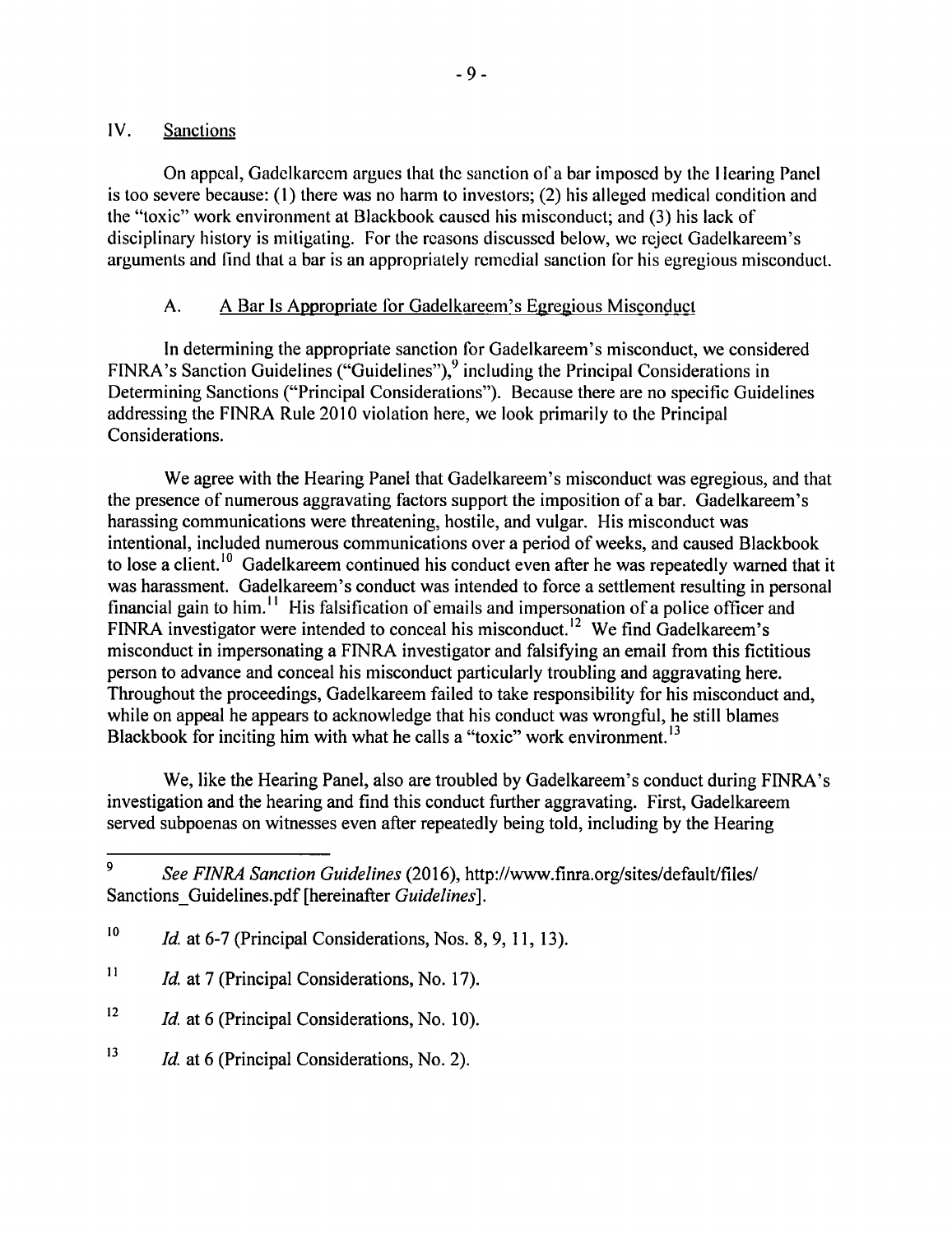Officer, that this was not allowed. This conduct is aggravating for purposes of sanctions. See DBCC v. Connolly, Complaint No. PHL-731, 1991 NASD Discip. LEXIS 35, at \*23 (NASD Bd. of Governors Mar. 12, 1991).

Even more troubling is Gadelkarcem's submission of false documents as evidence at the hearing. The Hearing Panel found that Gadelkareem forwarded a fictitious email from a nonexistent FINRA investigator to several people. At the hearing, FINRA's expert credibly testified that based on an examination of the email and its related metadata, it was virtually impossible for it to have been sent by anyone other than Gadelkareem. Rather than admit his earlier deception, however, Gadelkareem concocted <sup>a</sup> story at the hearing accusing DH of stealing his iPad, hacking into his Wi-Fi, and sending the email to set him up. In support of his story, Gadelkareem offered into evidence an email purporting to be from AOL claiming that his email had been hacked and not under his control during the relevant time period. Enforcement, however, submitted a letter from AOL confirming that this email was fraudulent and not from AOL. The Hearing Panel found that Gadelkareem's evidence was falsified, and we agree.

Gadelkareem's attempt to submit false and misleading evidence demonstrates his inability to abide by FINRA rules and strongly supports the imposition of a bar. See, e.g., Mitchell H. Fillet, Exchange Act Release No. 75054, 2015 SEC LEXIS 2142, at \*56 (May 27, 2015) (finding that intentionally submitting false documents to mislead FINRA is an aggravating factor). It is well settled that "[p]roviding false and misleading information... subverts FINRA's ability to carry out its regulatory function and protect the public interest." See Dep't of Enforcement v. Ortiz, Complaint No. E0220030425-01,2007 FINRA Discip. LEXIS 3, at \*33 (FINRA NAC Oct. 10,2007).

#### B. Gadelkareem's Claimed Medical Condition Is Not Mitigating

Gadelkareem presented evidence of his medical condition and his doctor testified at the hearing. On appeal, he argues that his condition and the fact that he is now under the care of a doctor is mitigating. Gadelkareem's argument is unavailing.

A medical condition can mitigate a sanction where the respondent has presented evidence that it interfered with his ability to comply with FINRA rules. See Paul David Pack, 51 S.E.C. 1279,1283 (1994) (allowing mitigation where the respondent introduced uncontroverted medical evidence that respondent's misconduct was the result of his medical condition, including clinical depression and a chronic sleep disorder); DBCC v. Nelson, Complaint No. C9A920030,1996 NASD Discip. LEXIS 17, at \*9, 15 (NASD NBCC Mar. 8, 1996) (finding mitigating circumstances where the respondent failed to respond to FINRA's information requests, and respondent was hospitalized or bedridden with chronic fatigue syndrome). In general, however, medical problems do not mitigate violations of FINRA rules and proving mitigation based on a medical condition is a difficult burden to overcome. See Dep't of Enforcement v. Saad, Complaint No. 2006006705601R, 2015 FINRA Discip. LEXIS 49, at \*9-11 (FINRA NAC Mar. 16, 2015), aff'd Exchange Act Release No. 76118, 2015 SEC LEXIS 4176, at \*1 (Oct. 8, 2015). Gadelkareem has not met this burden here.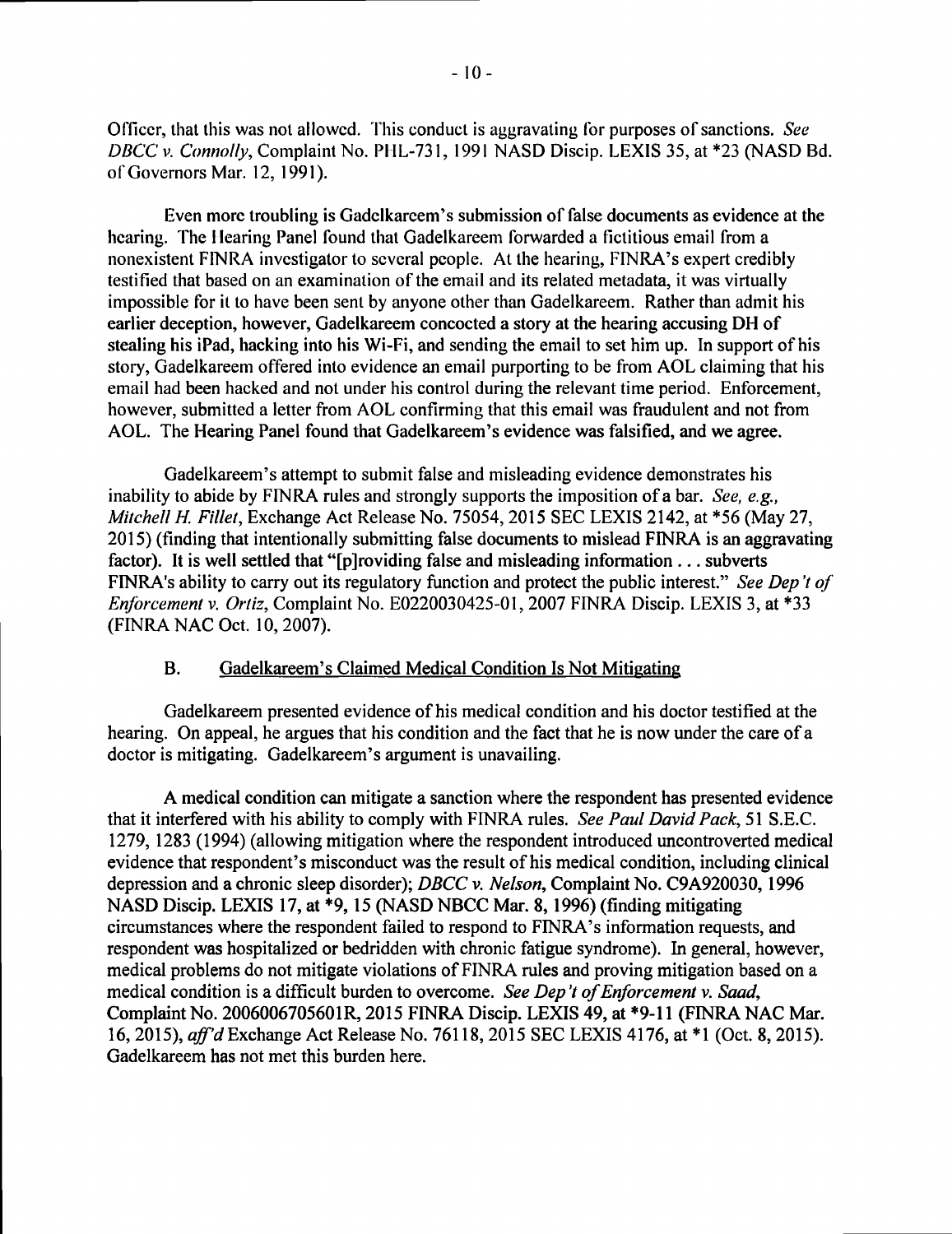Significantly, Gadelkarccm's doctor testified that he was not treating Gadelkareem during the relevant period and could not attest to his condition at the time. Accordingly, there is no evidence of Gadelkarccm's inability to comply with FINRA rules at the time ofhis misconduct due to medical reasons. To the contrary, rather than mitigate his misconduct, the evidence presented by Gadelkareem's doctor further supports that he is not fit to serve as <sup>a</sup> securities industry professional and should be barred. The doctor testified that Gadelkareem has <sup>a</sup> history of missing appointments and not taking his medication. Further undermining Gadelkareem's claim that we should consider his medical condition as mitigating is his conduct during the hearing, which included aggressive and disruptive behavior and the submission of falsified evidence at a time when he claims his condition was being treated.<sup>14</sup>

### C. Gadelkareem's Other Claims of Mitigation Fail

Gadelkareem's other arguments for mitigation are similarly unavailing. It is well established that the lack of customer harm is not mitigating. See William Scholander, Exchange Act Release No. 77492, 2016 SEC LEXIS 1209, at \*40 (Mar. 31, 2016); Dep't of Enforcement v. Harari, Complaint No. 2011025899601, 2015 FINRA Discip. LEXIS 2, at \*38 (FINRA NAC Mar. 9,2015). Moreover, customer harm is not relevant to the violation here which involved harassment of Gadelkareem's former firm, and there is evidence that Gadelkareem caused harm to his firm by causing them to lose a client.

Gadelkareem makes a related argument that FINRA's disciplinary action here and the sanction imposed is not appropriate because the misconduct alleged concerned an employment dispute that was subsequently settled by Gadelkareem and Blackbook. The fact that Gadelkareem and Blackbook settled their claims, however, is not relevant to FINRA's interest is pursuing a disciplinary action for violation of its rules.

Gadelkareem also argues that <sup>a</sup> bar is excessive in light of his lack of disciplinary history. A respondent's absence of prior disciplinary history is not a mitigating factor. See John B. Busacca, III, Exchange Act Release No. 63312, 2010 SEC LEXIS 3787, at \*64 n.77 (Nov. 12, 2010),  $aff'd$ , 449 F. App'x 886 (11th Cir. 2011); see also Philippe N. Keyes, Exchange Act Release No. 54723, 2006 SEC LEXIS 2631, at \*23 (Nov. 8, 2006) (stating that the absence of disciplinary history is not mitigating because "an associated person should not be rewarded for acting in accordance with his duties as a securities professional"). The fact that Gadelkareem may have previously complied with FINRA rules, does not excuse his serious violation here. Moreover, there is ample evidence in the record of Gadelkareem's past aggressive and harassing behavior in the workplace. The record reflects that rather than being aberrant, Gadelkareem's conduct is part of <sup>a</sup> longstanding pattern of behavior that continued during the hearing. Rather than mitigating the sanction, this evidence of a pattern of similar misbehavior is a further aggravating factor. See McCrudden, 2010 FINRA Discip. LEXIS 25, at \*26 (finding that

<sup>14</sup> For these same reasons, we agree that, to the extent Gadelkareem's seeking medical treatment can be considered a "subsequent corrective measure," it is not sufficiently mitigating to overcome the myriad aggravating factors. See Guidelines, at <sup>6</sup> (Principal Considerations, No. 3).